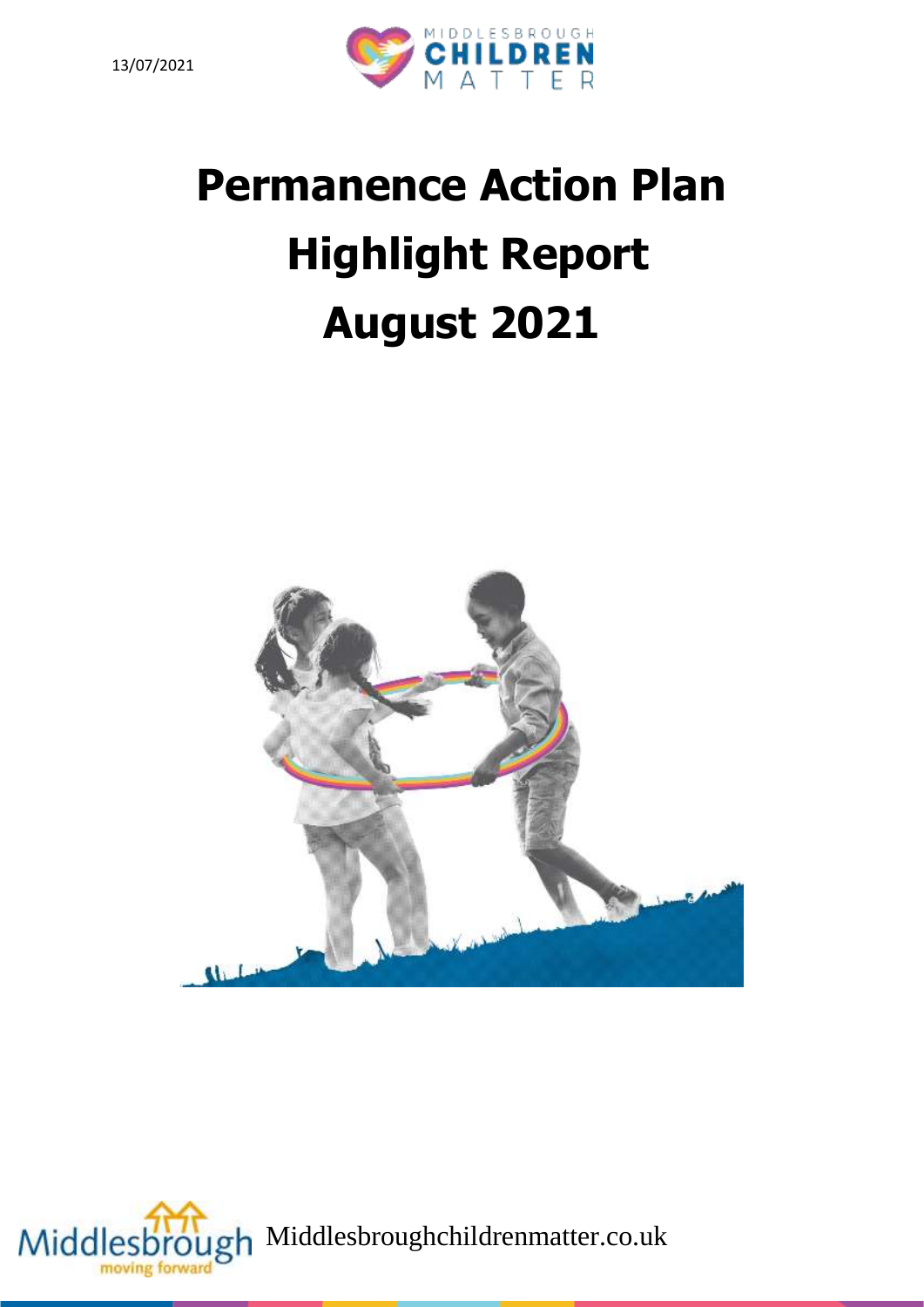

## 1.0 Ofsted November 2019

In November 2019 Ofsted reported that:

- Middlesbrough has a particularly high rate of children in care against national comparators, and this level was increasing.
- Children are experiencing longstanding neglect come into care too late, and decisions for them to do so are made in response to a crisis
- There are serious delays in achieving permanence for most children in care.
- Early permanence is not prioritised for children in Middlesbrough, and there is a lack of parallel planning, which creates delay in achieving stability. There are missed opportunities to place children early for fostering for adoption
- Children subject to care orders have lived at home for several years, without timely and purposeful review of whether the Care Order is still required.
- Children experience significant delay in securing permanence through adoption.
- Too many changes in social workers also affect the quality of decisionmaking because new workers do not know children well enough to be confident about the plans that are proposed and agree to changes at short notice.
- When children's placements become fragile, there is a lack of coordinated support for both children and their carers to prevent disruption. Some children, including very young children, have experienced too many changes in placement before their permanent placement is identified.
- Family arrangements are pursued sequentially, and for too long, when children cannot live at home.



Joh Middlesbroughchildrenmatter.co.uk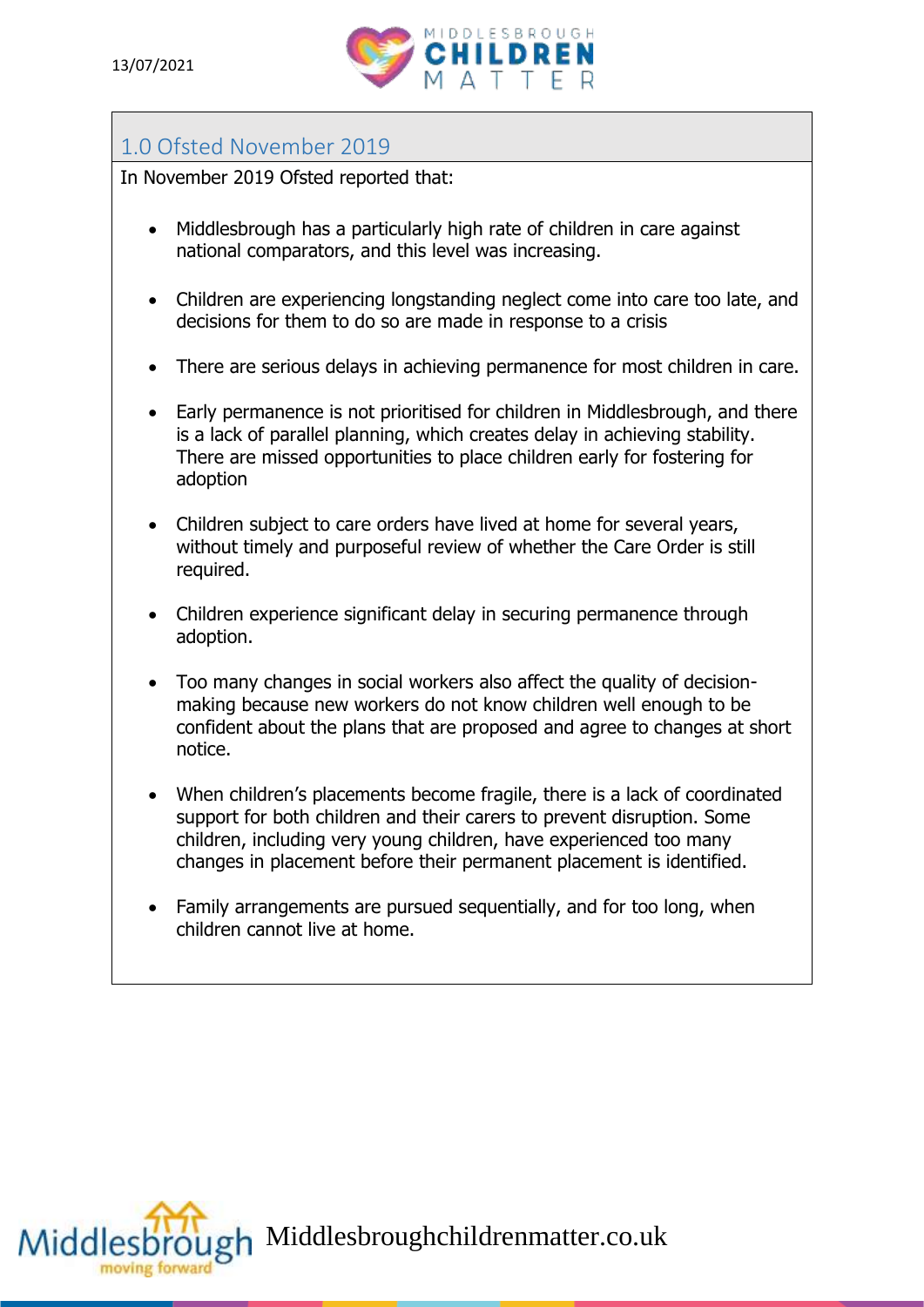

- There are delays in securing special guardianship orders for connected carers, although the support provided to many of these arrangements is good.
- Insufficient attention is given to ensuring timely care planning, particularly for very young children.
- Senior management panels and inconsistent legal advice provide insufficient scrutiny for understanding children's experiences and to ensure that their needs are met in a timely way.

#### 2.0 Our Response

The Corporate Parenting Strategy for Children and Young People in Middlesbrough was presented to and signed off by Corporate Parenting Board in December 2020.

The strategy sets out our vision and action plan for how the Council and our partners will support children and young people who are in our care, and our care leavers, to achieve the best possible outcomes in their lives. Transforming our approach to corporate parenting.

Our Permanency Action Plan for Children and Young People was developed in consultation with partners and is built around the six permanency priorities set out in our Corporate Parenting Strategy. The action plan defines how Children's Social Care will achieve the vision.

Our Permanency Action Plan will be systematically reviewed and updated as actions are completed, towards achievement of the priority outcomes we have identified over the 3-year cycle of our plan.

The overall responsible Council officer for the Permanency Action Plan for Children and Young People is the Director of Children's Services (DCS). For each of the six priority themes, a senior Council officer has been delegated by the DCS as the accountable lead for maintaining an overview of the priorities set out in the action plan.



Middlesbrough Middlesbroughchildrenmatter.co.uk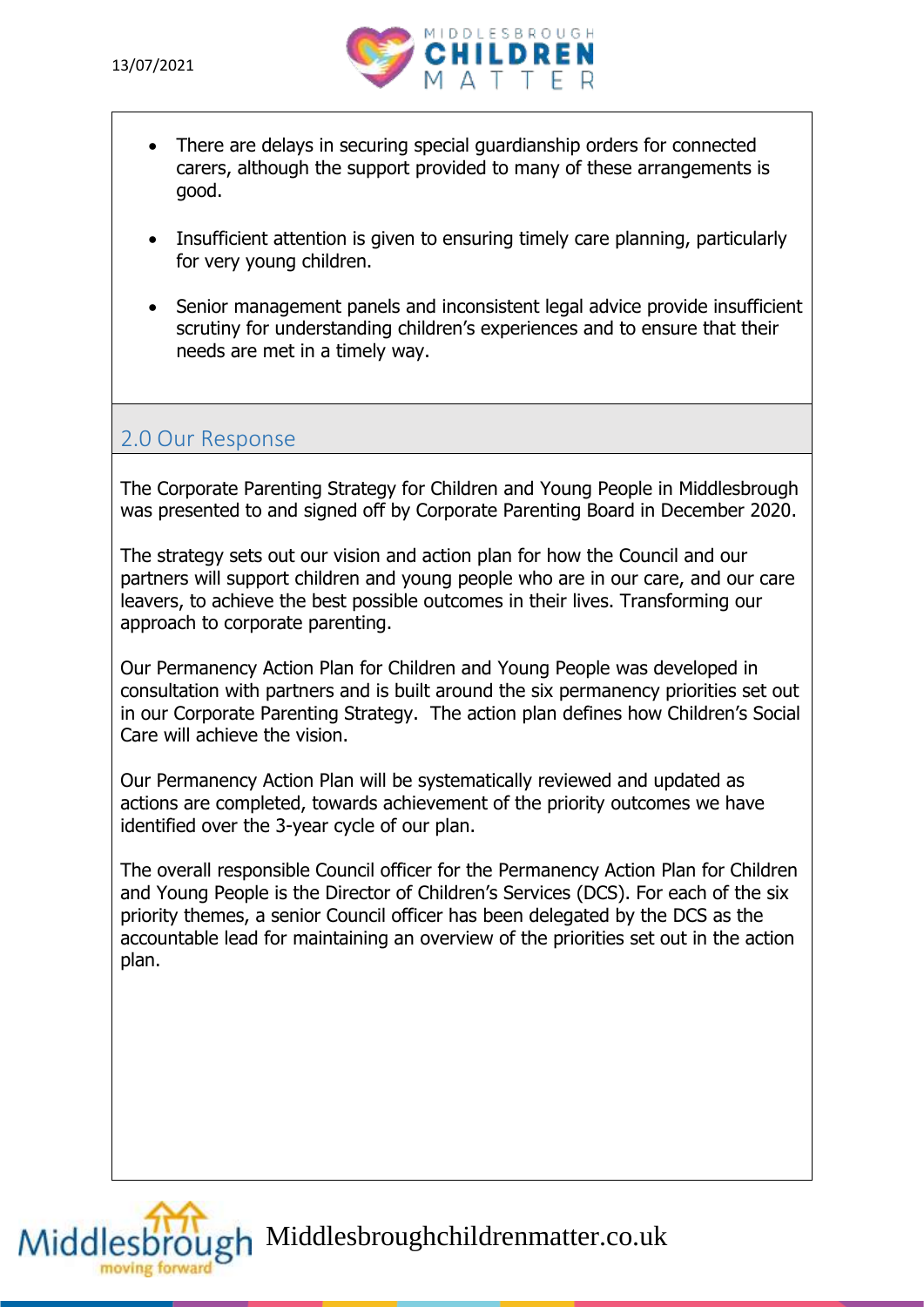

#### **Themes and Responsible Officers**

| Theme          |                                                                    | Lead Accountable Officer        |
|----------------|--------------------------------------------------------------------|---------------------------------|
| $\mathbf{1}$   | Strengthening Permanency in Our Social Work Practice               | <b>Ben Short</b>                |
| $\overline{2}$ | Growing Our Multi-Agency Partnerships for Permanency               | Siobhan Davies                  |
| 3              | Reducing Drift and Delay for Achieving Permanency                  | Paula Jemson                    |
| $\overline{4}$ | Strengthening the Voice of Children and Young People in Permanency | Siobhan Davies                  |
| 5              | Improving the Way we Capture and Use Our Data for Permanency       | Paula Jemson                    |
| 6              | Supporting Permanency in Education, Employment & Training          | Victoria Banks and Paula Jemson |

## 3.0 Progress Against Each Theme

#### **Theme 1 - Strengthening Permanency in Our Social Work Practice**

- Practice Standards have been signed off and launched to the workforce
- Permanency Pathway is developed and ready for sign off and launch
- Legal Gateway Panel relaunched with a new terms of reference
- A Legal Gateway Tracker is in place to progress and track care proceedings
- The Practice Model has been designed and launched to the workforce
- Strengthening Practice have been commissioned to deliver a comprehensive Permanence training programme to the workforce
- Permanence Month arranged to deliver updated procedures and internal practice guidance to staff
- The Supervision Policy has been reviewed and updated
- Permanence Guidance has been written, signed off and circulated to the workforce identifying all permanence pathways
- Procedures for all permanence practice and pathways are being updated and relaunched and in various stages of completion
- A Workforce Recruitment Strategy has been developed and is awaiting Corporate approval to support the recruitment of a stable workforce

#### **Theme 2 - Growing Our Multi-Agency Partnerships for Permanence**

• Placement Stability Guidance written and shared with the workforce

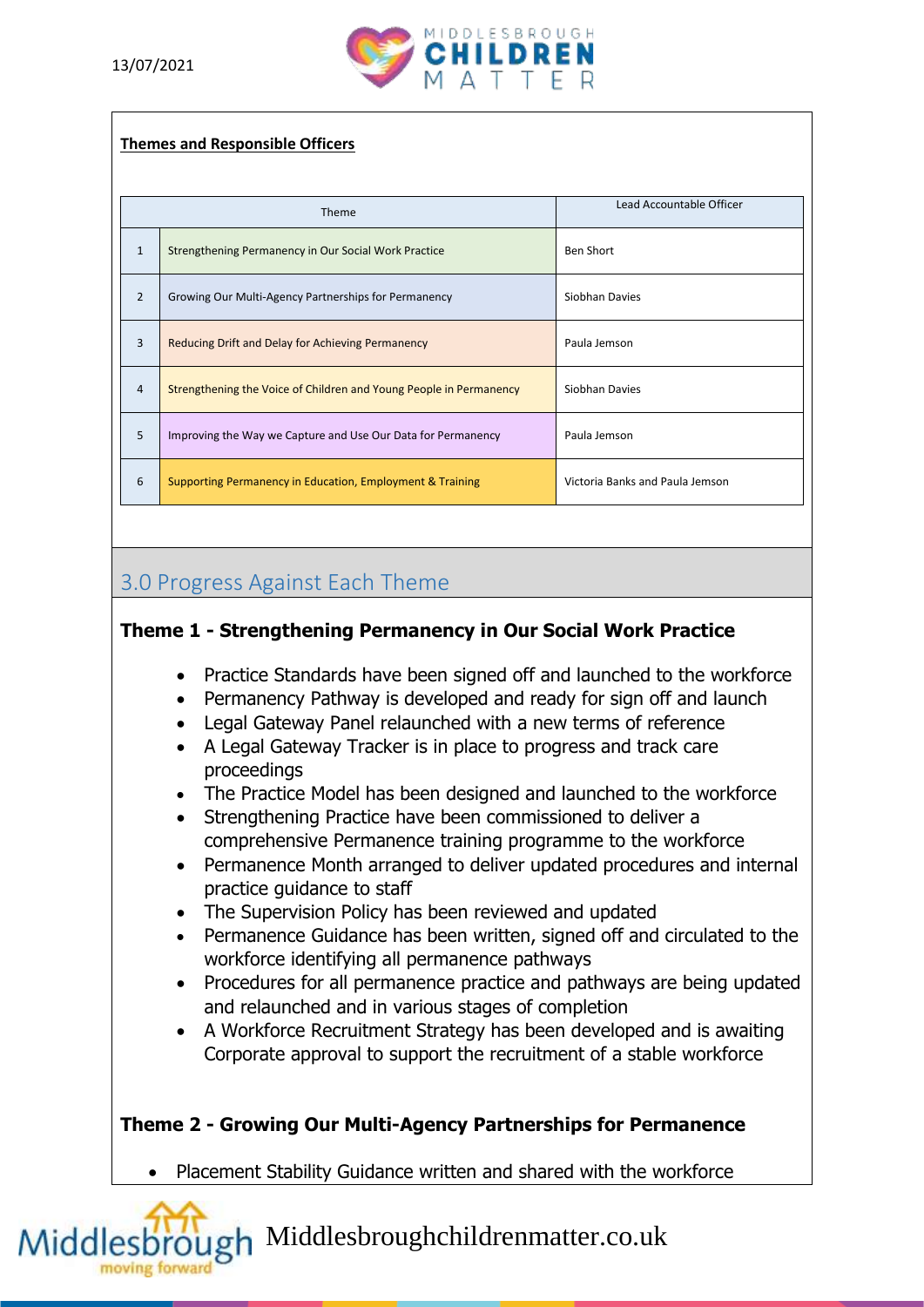

- There is strengthened partnership working with Adoption Tees Valley, including the joint recruitment of an Adoption Panel Chair
- Strengthened joint working with Virtual Schools. Weekly reviews of children absent from school or without adequate education
- Governance agreed and forward work programme for the progress of the plan to be reported to Corporate Parenting Board
- Process of assessing for post adoption support has been developed by Adoption Tees Valley and signed off by the adoption leads across the Tees Valley

#### **Theme 3 – Reducing Drift and Delay for Achieving Permanence**

- Family Group Conferencing is now an established part of pre-proceedings, ensuring that family arrangements are considered at an earlier stage.
- Adoption procedures have been reviewed and amended to support timely assessment, matching and progression of the pan of adoption – awaiting sign off.
- Special Guardianship procedures have been reviewed and updated to support timely assessments, placement and post order support – awaiting sign off
- The terms of reference for Permanency Monitoring Group have been reviewed
- Permanency Monitoring Group is well embedded and supported by the Fostering team, Review and Development Unit and Adoption Tees Valley. This is successfully tracking all children from Care Order to permanence
- Commissioned social work team in place to support children to achieve permanence in a timely manner.

#### **Theme 4 – Strengthening the Voice of Children and Young People in Permanence**

- Life Story Tool kit has been devised by Practice Leads and launched
- 40 staff are due to be trained in the delivery of life story work in October 2021
- Commissioned Service is in place to develop participation for looked after children and throughout the council – Participation People. The team will consider how young people are involved in changes to policy and practice.

## **Theme 5 – Improving the way we use and Capture Data for Permanency**

- Permanence Tracker has been developed and signed off and is used to drive effective permanence planning
- Legal Tracker developed and effectively used to track progression of all court cases
- Project manager in place to maintain the tracker

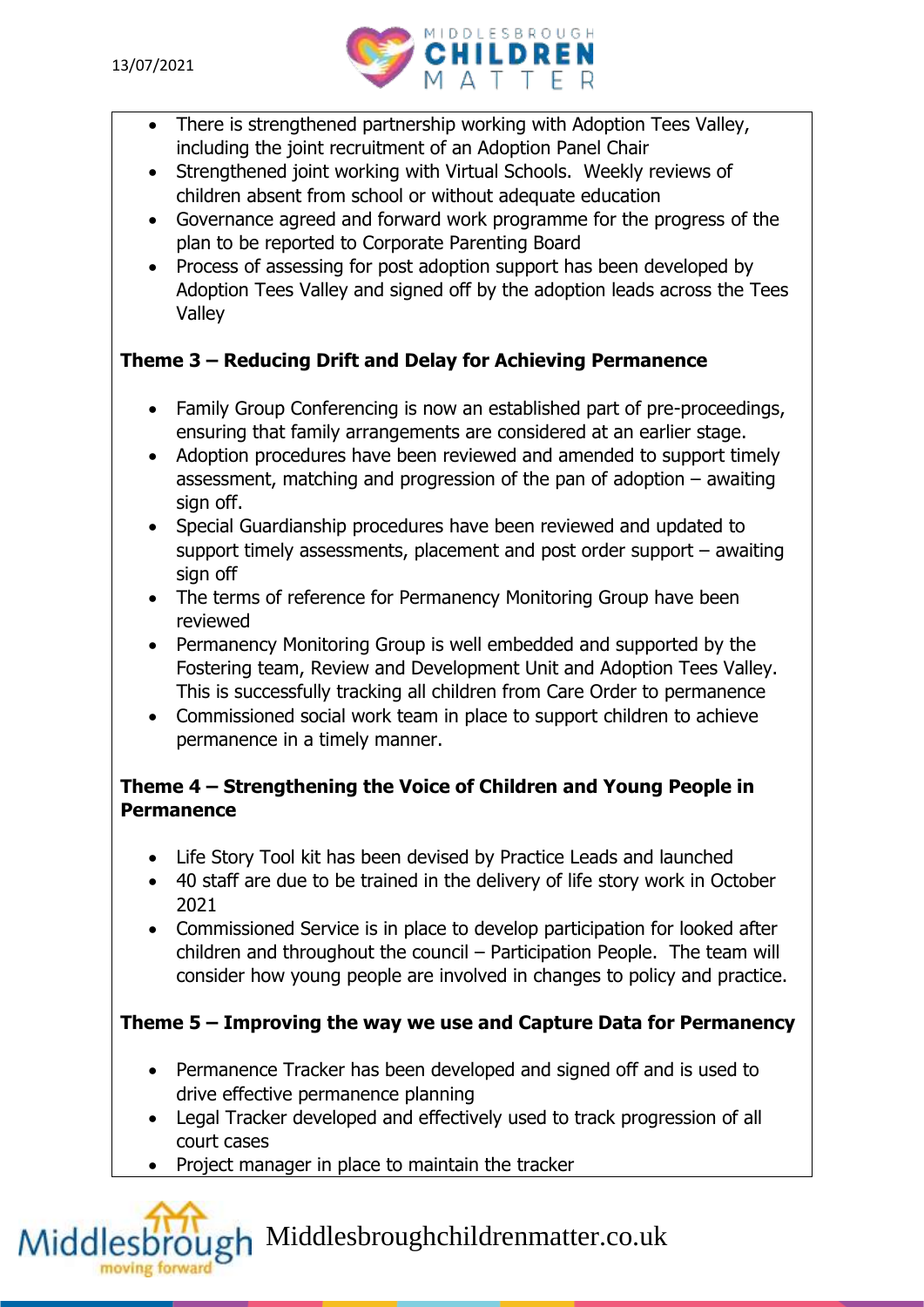

- Court Progression Officer appointed to ensure timely progression of court proceedings
- Legal Pathway has been launched on the LCS system to allow for more sophisticated performance reporting, tracking and management oversight
- LCS transformation programme has developed a pathway for Connected Carers and Special Guardianship Orders to allow for more sophisticated performance reporting, tracking and management oversight
- Permanence dashboard and score card is in the process of being developed

#### **Theme 6 – Supporting Permanence in Education, Employment and Training**

- Middlesbrough School Moves Policy has been revised and launched.
- Virtual school have delivered training to staff regarding social work contribution to Personal Education Plans during Practice Week.
- Further Hot Topic sessions are scheduled for October.
- Training scheduled for Designated Teachers in October regarding the role of education as Corporate Parents.
- Strengthened joint working with the Virtual School has led to weekly reviews of children absent from school alongside health and social care.

## 4.0 Impact/Performance/Data

There has been an 23.5% reduction in overall numbers of children looked after since August 2020

Since the height of 702 looked after children in September 2020, there has been a reduction of 165 looked after children.

163 children and young people have ceased to be looked after in the last 6 months.

The 20/21 adoption score card evidences that the in the 12 months leading up to 31 March 2021 the average number of days between Placement Orders and Adoption Order has reduced to 189 days. The 3 year average is 323 days.

There is a 56% increase of number of adoption orders in the year 20/21 (25) compared to 2019/2020 (16).

In this year to date 13 Adoption Orders have been secured.

There are currently a further 33 children progressing to adoption with Placement **Orders** 

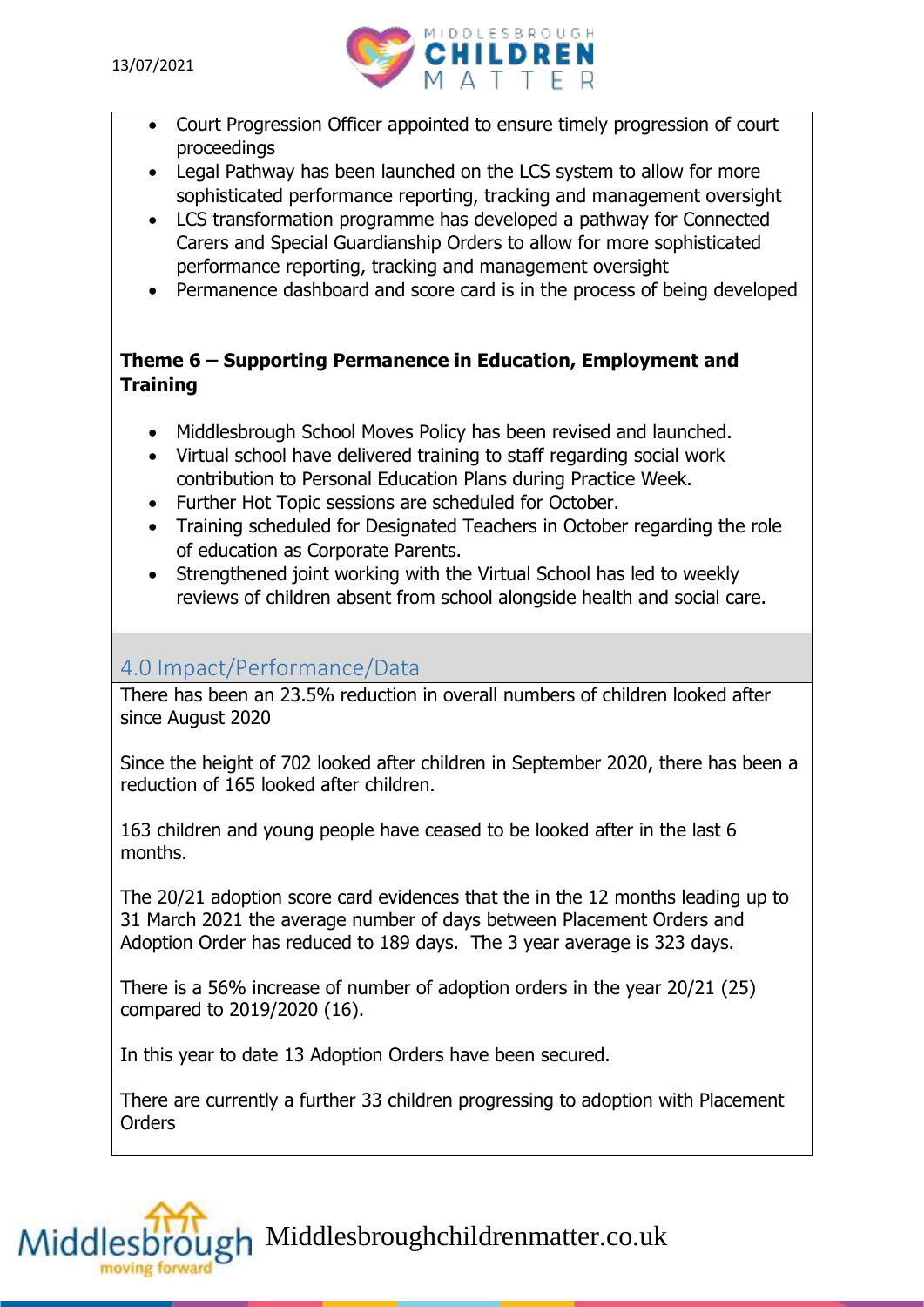

Since Jan 2021 there has been 54 Connected Carers placements commence and 114 cease

The number of children in Connected Carers placements has dropped from 210 in Sep 2020 to 112 July 2021. (47% reduction)

The number of children placed with parents has dropped from 99 in September 2020 to 58 in August 2021. (41% reduction)

Since Jan 2021 there has been 17 Placement with Parents commence and 51 cease

There is an increased number of children in Fostering to Adopt placements

Children progress though pre proceedings in a more timely way.

#### **The Commissioner reported in July 2021 on progress made and identified that:**

**"Within the permanency strategy considerable progress has been made in the tracking and oversight of children within the care system. This has led to impressive performance in timely moves for more children into adoptive placements and a significant increase in the use of special guardianship etc. We also see evidence of more appropriate use of Public Law Outline, a reduction in emergency hearings and a stronger relationship of trust is described with CAFCASS (Child and Family Court Advisory and Support Services)"**

### 5.0 Risks

- The increase in demand across the service and across the tees valley region
- Staffing instability across the looked after and care leaving service could impact on performance and leads to children experience multiple social workers.

## 6.0 Next Steps

- Data Team to develop a Permanence Dashboard and Score Card Performance and progress to be reported to Improvement Board and Corporate Parenting Board
- Life Story Work compliance and quality to be driven
- Reduction and tracking of the number of children residing in external residential placements